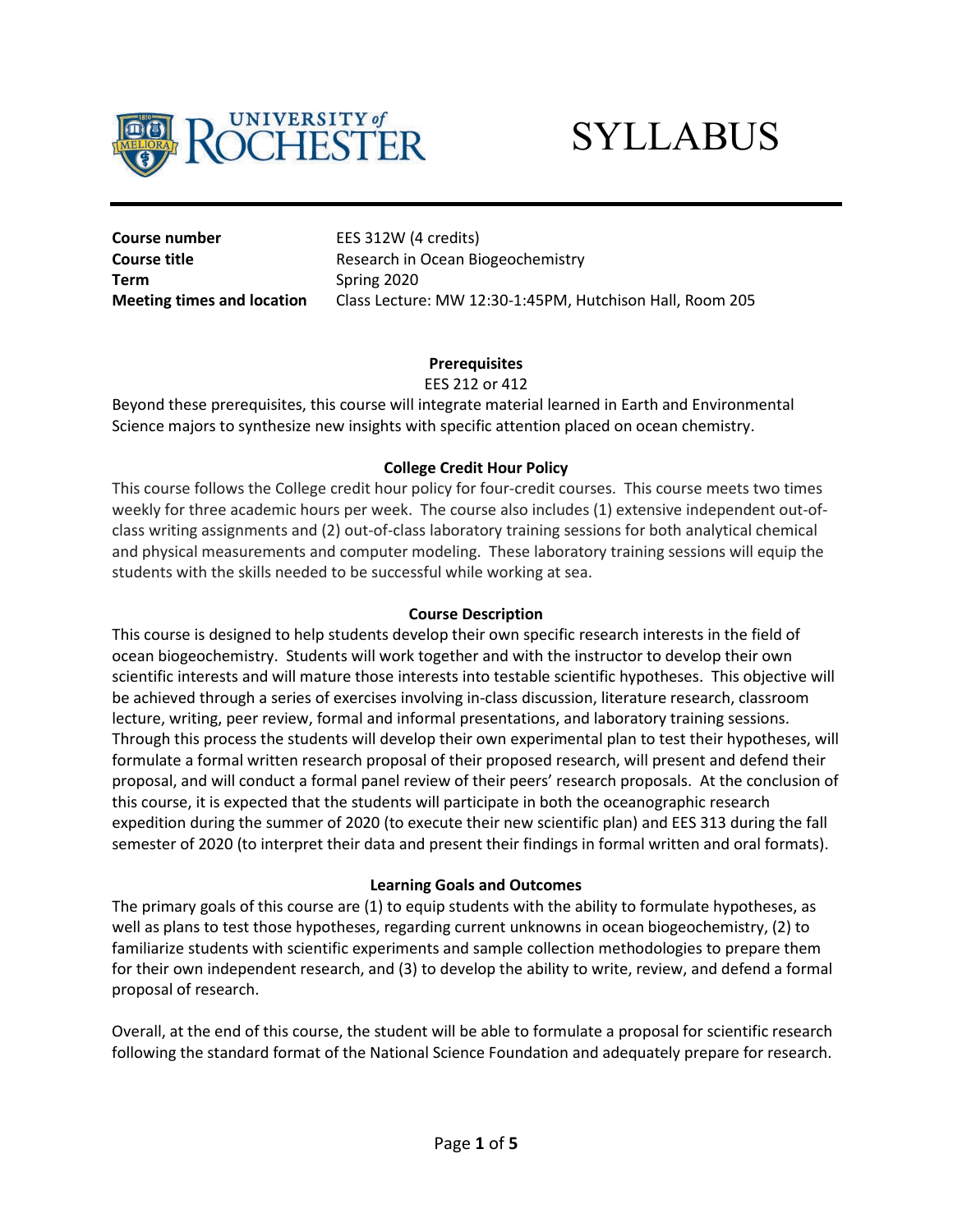### **Instructor Information**

**Name** Professor John Kessler **Telephone number** (585) 273-4572

**Office location** Hutchison Hall, Room 210 **Email address** john.kessler@rochester.edu **Office hours** When I am not teaching or in the lab, my office door is almost always open. Please feel free to just stop by or you can make an appointment

# **Textbook and/or Resource Material**

1) The Fine Art of Technical Writing (2011), by Carol Rosenblum Perry. ISBN-10: 1461129249; ISBN-13: 978-1461129240

2) G. Gopen and J. Swan (1990), "The Science of Scientific Writing." American Scientist.

3) National Science Foundation: Grant Proposal Guide. [https://www.nsf.gov/publications/pub\\_summ.jsp?ods\\_key=papp](https://www.nsf.gov/publications/pub_summ.jsp?ods_key=papp)



4) Ocean Biogeochemical Dynamics (2006), by Jorge Sarmiento and Nicolas Gruber. ISBN: 0691017077; ISBN-13: 9780691017075

5) The lecture slides, assignments, and additional course materials will be posted on *BlackBoard* as needed.

### **Course Structure**

This course takes a student centered approach where the students will be given the freedom to develop their own ideas into valid scientific hypotheses. The students will then develop the experimental plan necessary to test those ideas and hypotheses. Finally, the students will prepare their hypotheses and experimental plans into formal written scientific proposals. In order to accomplish these goals, the instructor and students will work together to identify strategies on how to discover exciting and necessary topics of research, while learning how to extract information from technical publications and write, review, revise, and defend a formal scientific proposal. More specific information is listed in the course calendar below.

*Note: The course structure described here may deviate slightly from this general organization in order to accommodate examinations, holidays, and slight variations in the speed at which material is covered*.

# **Grading Policies**

Active and aggressive student participation is vital for the success of this course. Thus, the grading in this course will be based on these main factors: **homework (20%), class presentations (20%), class participation (20%), formal proposal (20%), formal proposal presentation (10%), and laboratory participation (10%)**. Class attendance will be recorded and any unscheduled absences will be promptly investigated by the instructor. Please note that since this course culminates with the students conducting scientific research at sea, regularly scheduled laboratory training sessions will be conducted outside of normal class time throughout the semester. Your participation in these training sessions in vital and will count for 10% of your grade.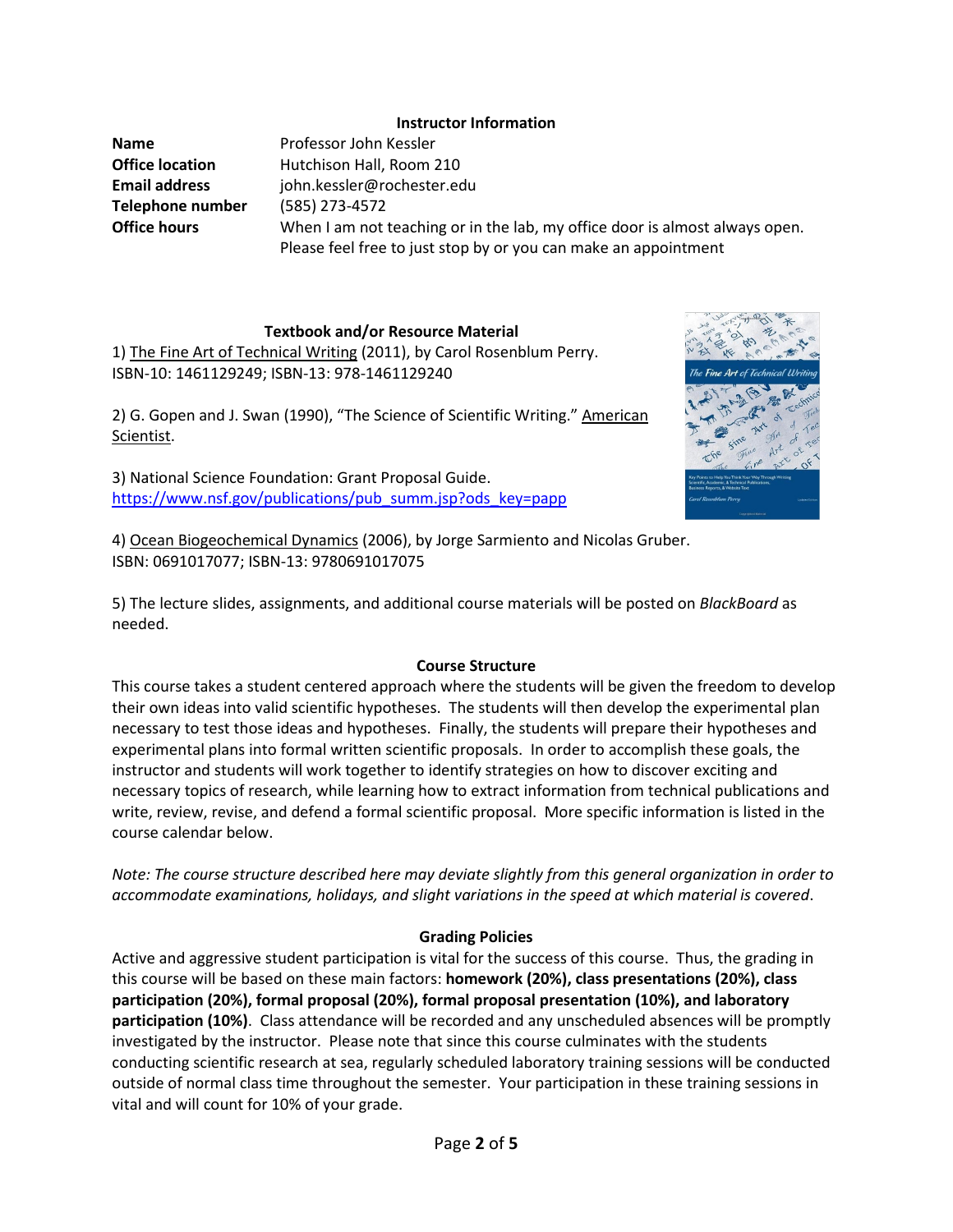| In Class                                                                                 | <b>At Home</b>              |
|------------------------------------------------------------------------------------------|-----------------------------|
| Week 1 Introduction                                                                      |                             |
| Wednesday, January 15: Introduction to class                                             |                             |
| Week 2 Introduction to Proposals and Reading Scientific Papers                           | Read:                       |
| Monday, January 20: Martin Luther King Day observed (No Class)                           | 1) Kessler Proposal1        |
| Wednesday, January 22: Introduction to Proposals                                         | 2) Kessler Proposal2        |
| Week 3 Reading Scientific Papers and Literature Search                                   | Read:                       |
| Monday, January 27: Reading Scientific Papers                                            | 1) Suess1999                |
| Wednesday, January 29: Reading Scientific Papers                                         | 2) Brewer1999               |
|                                                                                          | 3) Sabine2004               |
|                                                                                          | 4) Cassar2009               |
| Week 4 Literature Search                                                                 |                             |
| Monday, February 3: Searching literature for research topic with instructor              |                             |
| Wednesday, February 5: Searching literature for research topic independent               |                             |
| Week 5 Literature Search and Present General Research Ideas                              | <b>Prepare Presentation</b> |
| Monday, February 10: Searching literature for research topic with instructor             | of general research         |
| Wednesday, February 12: Searching literature for research topic independent              | interests                   |
|                                                                                          |                             |
| Week 6 Present General Research Ideas                                                    | <b>Prepare Presentation</b> |
| Monday, February 17: Present 3 general research ideas                                    | of general research         |
| Wednesday, February 19: Present 3 general research ideas                                 | interests                   |
| Week 7 Discuss technical writing                                                         | <b>Prepare Presentation</b> |
| Monday, February 24: Discuss chapters in The Fine Art of Technical Writing               | of Technical Writing        |
| Wednesday, February 26: Discuss chapters in The Fine Art of Technical Writing            | Chapters                    |
|                                                                                          |                             |
| Week 8 Discuss technical writing and Introduction to Proposal Writing                    | Read:                       |
| Monday, March 2: Discuss chapters in The Fine Art of Technical Writing                   | 1) Familiarize yourself     |
| Wednesday, March 4: Introduction to Proposal Writing                                     | with the NSF Grant          |
|                                                                                          | <b>Proposal Guide</b>       |
|                                                                                          | 1) Kessler Proposal1        |
| Week 9                                                                                   |                             |
| Monday, March 9: No class. Spring Break.<br>Wednesday, March 11: No class. Spring Break. |                             |
|                                                                                          |                             |
| Week 10 Introduction to Proposal Writing & Writing and Reviewing Proposals               | Write and Self-             |
| Monday, March 16: Introduction to Proposal Writing                                       | <b>Review Introduction</b>  |
| Wednesday, March 18: Review Introduction                                                 |                             |
|                                                                                          |                             |
| Week 11 Writing and Reviewing Proposals                                                  | Write and Self-             |
| Monday, March 23: Present Introduction Reviews (Self- and Peer-reviews)                  | Review Background           |
| Wednesday, March 25: Review Background                                                   |                             |
| Week 12 Writing and Reviewing Proposals                                                  | Write and Self-             |
| Monday, March 30: Present Background Reviews (Self- and Peer-reviews)                    | <b>Review Research</b>      |
| Wednesday, April 1: Review Research Plan                                                 | Plan                        |

# **Course Topics, Calendar of Activities, Major Assignment Dates**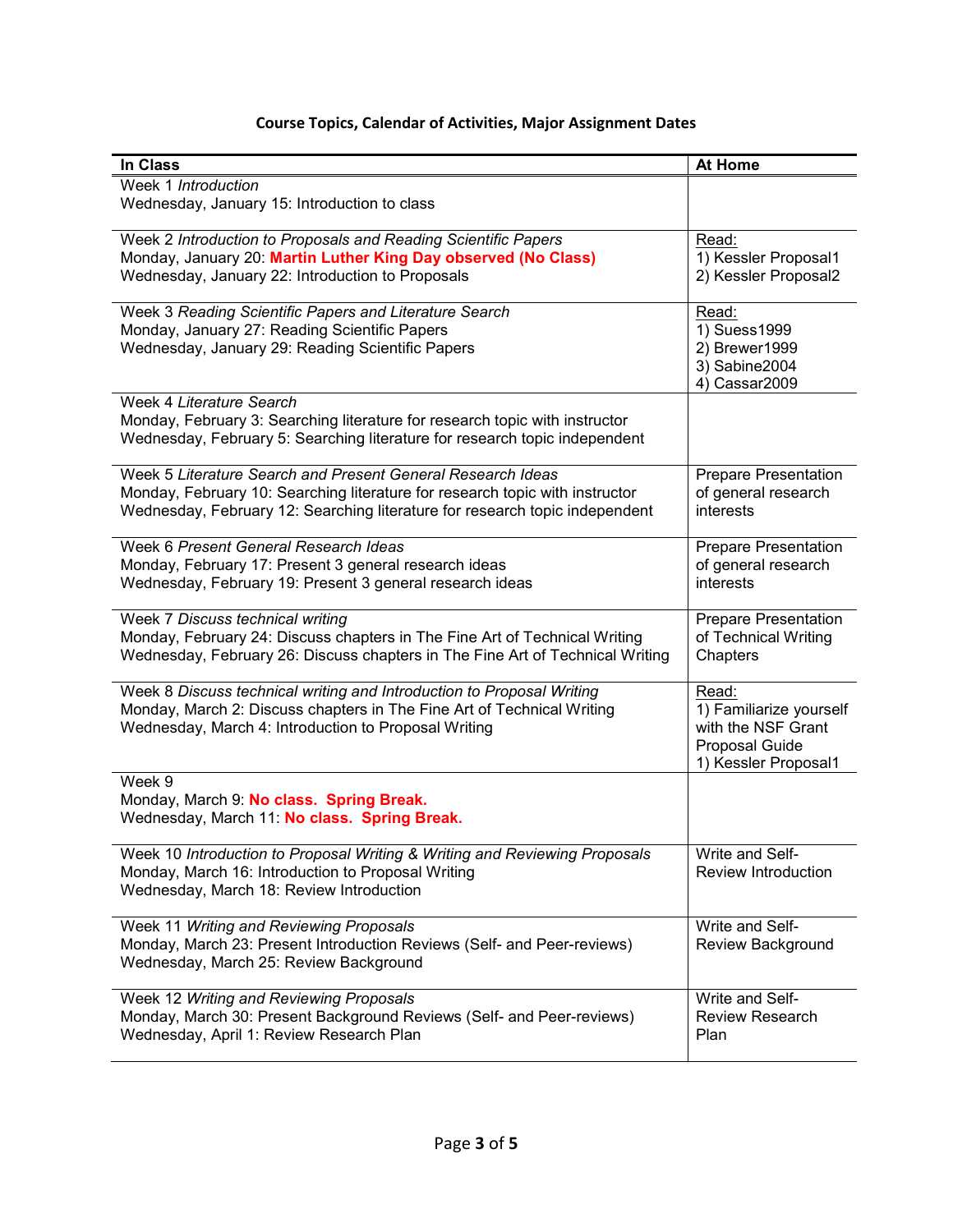# **Course Topics, Calendar of Activities, Major Assignment Dates**

| In Class                                                                                                                                                                                         |                                           |
|--------------------------------------------------------------------------------------------------------------------------------------------------------------------------------------------------|-------------------------------------------|
| Week 13 Writing and Reviewing Proposals<br>Monday, April 6: Present Research Plan Reviews (Self- and Peer-reviews)<br>Wednesday, April 8: Review One-Page Summary                                | Write and Self-Review<br>One-Page Summary |
| Week 14 Writing and Reviewing Proposals<br>Monday, April 13: Present Summary Reviews (Self- and Peer-reviews)<br>Wednesday, April 15: 2 Proposal Presentations followed by Panel Review          | Prepare proposal<br>presentation          |
| Week 15 Proposal Presentations and Panel Review<br>Monday, April 20: 2 Proposal Presentations followed by Panel Review<br>Wednesday, April 22: 2 Proposal Presentations followed by Panel Review | Prepare proposal<br>presentation          |
| Week 16 Proposal Presentations and Panel Review<br>Monday, April 27: 1 Proposal Presentation followed by Panel Review                                                                            | Prepare proposal<br>presentation          |
| Week 17 Proposal Presentations and Panel Review<br>Monday, May 5: 08:30 - 10:30am                                                                                                                |                                           |